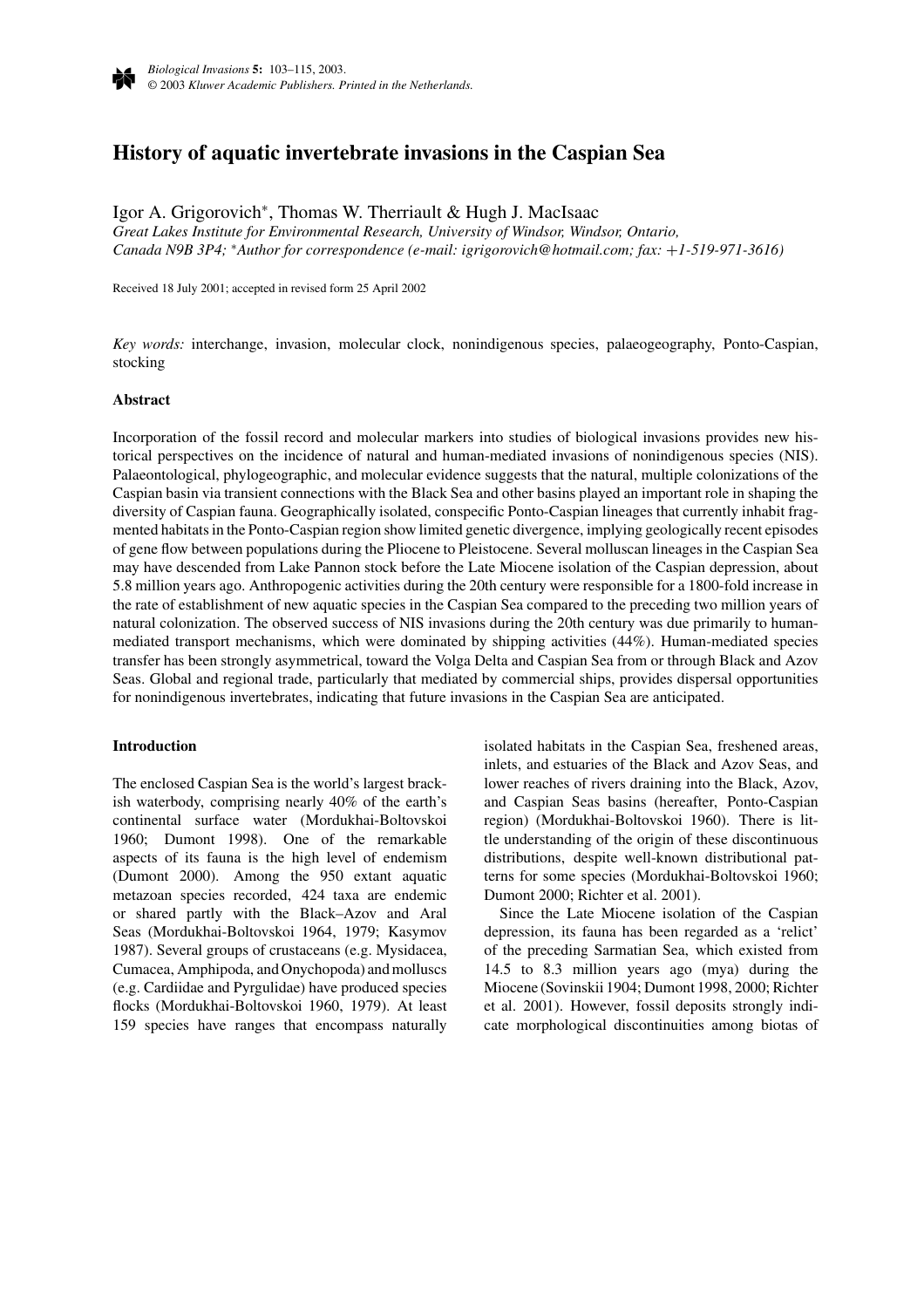successive phases of the Caspian Sea from the Miocene through to the Pliocene (Mordukhai-Boltovskoi 1960; Zenkevich 1963). In their concept of species, Mordukhai-Boltovskoi (1960) and Zenkevich (1963) assumed that morphologically recognized species in the fossil record differed in their genetic makeup. The fossil record also indicates that the Early Pliocene marked the earliest appearance of true Caspian lineages, which subsequently disappeared for at least three million years, before reappearing in the Late Pliocene (Mordukhai-Boltovskoi 1960).

Mordukhai-Boltovskoi (1960) suggested that several Ponto-Caspian molluscan species descended from lineages that originated in Lake Pannon, a Miocene– Pliocene enclosed basin that existed in central Europe from 12 to 4 mya. Spectacular adaptive radiation in several molluscan groups produced nearly 100% endemism in Lake Pannon, which Geary et al. (2000) attributed to the lake's antiquity and physical stability (e.g. salinity of 5‰). Conversely, the Caspian basin experienced dramatic salinity fluctuations and phases of transgressions and regressions during the Tertiary and Quaternary (Mordukhai-Boltovskoi 1960; Zenkevich 1963). Several Pannonian lineages (e.g. *Dreissena*, Cardiidae) likely penetrated into the Caspian depression after the re-union of Lake Pannon with the Pontic basin (Mordukhai-Boltovskoi 1960).

The advent of genetic techniques now provides an opportunity for estimation of the relative timing of the divergence of extant lineages under the assumption of a molecular clock (e.g. Cristescu et al. 2001). Among the most useful techniques that are now employed to explore past gene flow events are allozyme and DNA sequence analyses (e.g. Berg and Garton 1994; Stepien et al. 1999; Cristescu et al. 2001; Berg et al. 2002). Cristescu et al. (2001) established that the Ponto-Caspian onychopod *Cercopagis pengoi* lineage split during the Pleistocene, 0.8 mya, forming two divergent mitochondrial (mt) DNA lineages in the Caspian and Black–Azov basins. This finding supports Mordukhai-Boltovskoi's (1960) hypothesis of geologically recent (i.e. Late Pliocene and Pleistocene) episodes of faunal migration between the Caspian and Black Sea basins.

Attempts to compare the extent of palaeobiological (i.e. Late Pliocene–Holocene) invasions with modern human-mediated introductions in the Caspian Sea have been constrained by incomplete historical information of faunal compositions (e.g. Rass 1978; Nikolaev 1979). The primary focus of this study is to appraise

the accelerating rate of human-mediated invasions as compared to natural historical levels. We combine fossil, molecular, and phylogeographic evidence to estimate the extent of invasions resulting from natural mechanisms of dispersal during the last two million years (i.e. Late Pliocene–Holocene), as well as those mediated by anthropogenic activities during the 20th century. Coupling fossil records with knowledge of physical history of the Caspian depression allows us to explore dispersal vectors and resulting distributional patterns for species throughout geologic time.

## **Historic context of faunal turnovers in the Caspian depression**

The great age of the Caspian Sea once led biologists to postulate that the modern Ponto-Caspian fauna is the remnant of the ancient Sarmatian Sea (Table 1, Figure 1A). A veliger-like, planktonic larval stage in development of Ponto-Caspian bivalves is the only known evidence that can be interpreted to reflect their marine origin (Orlova 2000). Nevertheless, the earliest appearance of Ponto-Caspian lineages in the Caspian basin is recorded in fossil deposits of the Early Pliocene (about 5 mya) age (Mordukhai-Boltovskoi 1960). Several Ponto-Caspian hydrobiid and rissoid gastropod species were recognized from older deposits of Miocene (Sarmatian and Maeotic) age (V.V. Anistratenko, Institute of Zoology, Kiev, Ukraine, pers. comm.; Figures 1A, B). However, authorities disagree with respect to the species-level classification of these morphologically cryptic molluscan groups. In most fossil groups there exist no true Ponto-Caspian taxa even at the genus level. Found in Sarmatian clay, six gammarid amphipod species, belonging to the genera *Praegmelina*, *Andrussowia*, and *Gammarus*, are morphologically divergent from modern Ponto-Caspian taxa (Derzhavin 1951; Mordukhai-Boltovskoi 1960). Furthermore, fossil molluscs from Lake Pannon exhibit greater affinities to modern Ponto-Caspian species than to fossil Sarmatian species. *Dreissena* spp. are among the lineages that originated in Lake Pannon, then spread to the Pontic Sea, and later evolved into Ponto-Caspian lineages (Geary et al. 2000). Among the 900 molluscan species described from Lake Pannon, several lineages of dreissenids, cardiids, and melanopsids have long fossil records extending back to the Miocene (Geary et al. 2000). Situated in close geographic proximity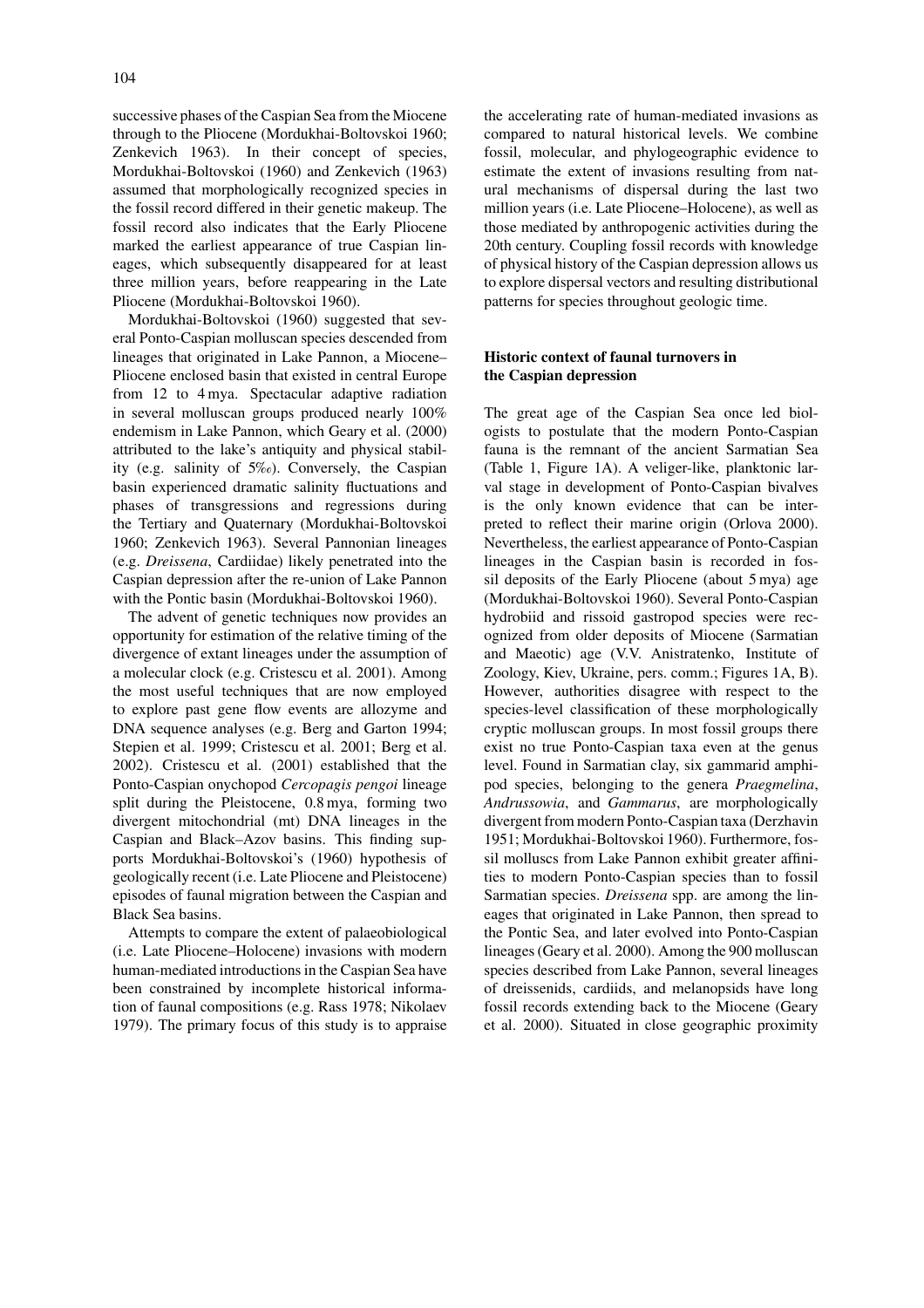| Maeotic (6-15%o)<br>modern Caspian $(<1-13\%_0)^*$<br>Balakhan (0.1% or 300% c?)<br>Early Khazar $(5-12\%_0)^*$<br>New Caspian $(<1-13\%$ o <sup>*</sup><br>Late Khvalyn $(3-13\%_o)^*$<br>Early Khvalyn (8–12‰)*<br>ŧ<br>Late Khazar $(5-12\%_0)^*$<br>Apsheron $(5-12\%_0)^*$<br>$\overline{\mathbf{v}}_{t}$<br>Akchagyl (5-12%o) <sup>8</sup><br>Babadjan (15-30%o)<br>Caspian depression<br>Baku (5-10%o)*<br>$0.009$ -present<br>$0.019 - 0.009$<br>$0.06 - 0.019$<br>$0.25 - 0.06$<br>$0.35 - 0.25$<br>$14.5 - 12.5$<br>$12.5 - 10.0$<br>$0.7 - 0.35$<br>$8.3 - 6.4$<br>$6.4 - 5.8$<br>$3.4 - 2.0$<br>$2.0 - 0.7$<br>$10.0 - 8.3$<br>$5.8 - 5.2$<br>$5.2 - 3.4$<br>$0.010$ -present<br>epoch (mya)<br>Pleistocene<br>Holocene<br>Miocene<br>Pliocene<br>$1.8 - 0.01$<br>$5.3 - 1.8$<br>$23 - 5.3$ |                                            | Main events related to Caspian depression and its fauna                                                      |
|---------------------------------------------------------------------------------------------------------------------------------------------------------------------------------------------------------------------------------------------------------------------------------------------------------------------------------------------------------------------------------------------------------------------------------------------------------------------------------------------------------------------------------------------------------------------------------------------------------------------------------------------------------------------------------------------------------------------------------------------------------------------------------------------------------|--------------------------------------------|--------------------------------------------------------------------------------------------------------------|
|                                                                                                                                                                                                                                                                                                                                                                                                                                                                                                                                                                                                                                                                                                                                                                                                         | <b>Black Sea depression</b>                |                                                                                                              |
|                                                                                                                                                                                                                                                                                                                                                                                                                                                                                                                                                                                                                                                                                                                                                                                                         | Early Sarmatian (20-30%o)                  | Caspian, Black Sea and Pannonian depressions united in<br>Sarmatian Sea; Tethys and Sarmatian lineages       |
|                                                                                                                                                                                                                                                                                                                                                                                                                                                                                                                                                                                                                                                                                                                                                                                                         | Middle Sarmatian (17-20%o)                 | Lake Pannon (5-12%%) separated from Sarmatian Sea                                                            |
|                                                                                                                                                                                                                                                                                                                                                                                                                                                                                                                                                                                                                                                                                                                                                                                                         | Late Sarmatian (6-17%o)                    | freshening; extinction of marine lineages; evolution of                                                      |
|                                                                                                                                                                                                                                                                                                                                                                                                                                                                                                                                                                                                                                                                                                                                                                                                         |                                            | endemic brackish-water lineages                                                                              |
|                                                                                                                                                                                                                                                                                                                                                                                                                                                                                                                                                                                                                                                                                                                                                                                                         |                                            | Transient link with Mediterranean Sea (30-40%o); expansion<br>and extirpation of Mediterranean lineages      |
|                                                                                                                                                                                                                                                                                                                                                                                                                                                                                                                                                                                                                                                                                                                                                                                                         | Pontic (10-15%o)*                          | Transgression and reconnection with Lake Pannon $(5\%_{0})^*$ ;                                              |
|                                                                                                                                                                                                                                                                                                                                                                                                                                                                                                                                                                                                                                                                                                                                                                                                         |                                            | freshening; diversification of Pontic lineages                                                               |
|                                                                                                                                                                                                                                                                                                                                                                                                                                                                                                                                                                                                                                                                                                                                                                                                         | Late Pontic $(10-15\%)^*$                  | Basins separated; extirpation of Ponto-Caspian lineages;<br>evolution of Babadjanian brackish-water lineages |
|                                                                                                                                                                                                                                                                                                                                                                                                                                                                                                                                                                                                                                                                                                                                                                                                         | Cimmerian $(5-12\%o)$ *                    | Extinction of Babadjanian species; expansion of freshwater species;                                          |
|                                                                                                                                                                                                                                                                                                                                                                                                                                                                                                                                                                                                                                                                                                                                                                                                         |                                            | diversification of Pontic lineages in Cimmerian Sea                                                          |
|                                                                                                                                                                                                                                                                                                                                                                                                                                                                                                                                                                                                                                                                                                                                                                                                         | $*$ Kuyalnik (5-12%o)*                     | Evolution of Akchagylian brackish-water lineages;                                                            |
|                                                                                                                                                                                                                                                                                                                                                                                                                                                                                                                                                                                                                                                                                                                                                                                                         |                                            | major Akchagylian transgression; link with Kuyalnik Sea                                                      |
|                                                                                                                                                                                                                                                                                                                                                                                                                                                                                                                                                                                                                                                                                                                                                                                                         | $\blacktriangleright$ Gurian (5-8%o)*      | Major Apsheronian transgression; transient link with                                                         |
|                                                                                                                                                                                                                                                                                                                                                                                                                                                                                                                                                                                                                                                                                                                                                                                                         |                                            | Kuyalnik and Gurian Seas; expansion of                                                                       |
|                                                                                                                                                                                                                                                                                                                                                                                                                                                                                                                                                                                                                                                                                                                                                                                                         | Chauda $(5-8\%_o)^*$                       | Ponto-Caspian species                                                                                        |
|                                                                                                                                                                                                                                                                                                                                                                                                                                                                                                                                                                                                                                                                                                                                                                                                         |                                            | Turkyan regression during Mindel glaciation; transgression                                                   |
|                                                                                                                                                                                                                                                                                                                                                                                                                                                                                                                                                                                                                                                                                                                                                                                                         | Urundzhik $(5-8\%_0)^*$                    | and link with Chauda Sea, faunal interchange                                                                 |
|                                                                                                                                                                                                                                                                                                                                                                                                                                                                                                                                                                                                                                                                                                                                                                                                         | Ancient Euxinian $(7-22\%)^*$              | Interglacial; transgression and link with Ancient Euxinian                                                   |
|                                                                                                                                                                                                                                                                                                                                                                                                                                                                                                                                                                                                                                                                                                                                                                                                         |                                            | Sea, faunal interchange; transient link between Black Sea                                                    |
|                                                                                                                                                                                                                                                                                                                                                                                                                                                                                                                                                                                                                                                                                                                                                                                                         |                                            | phases and Mediterranean basin (30-40%%), intrusion                                                          |
|                                                                                                                                                                                                                                                                                                                                                                                                                                                                                                                                                                                                                                                                                                                                                                                                         |                                            | of Mediterranean species                                                                                     |
|                                                                                                                                                                                                                                                                                                                                                                                                                                                                                                                                                                                                                                                                                                                                                                                                         | Uzunlar $(5-30\%_{o})^*$                   | Transgression; regression during Riss glaciation; salination                                                 |
|                                                                                                                                                                                                                                                                                                                                                                                                                                                                                                                                                                                                                                                                                                                                                                                                         |                                            | of Uzunlar Sea, expansion of Mediterranean species                                                           |
|                                                                                                                                                                                                                                                                                                                                                                                                                                                                                                                                                                                                                                                                                                                                                                                                         | Karangat (30-40%o)                         | Major transgression and reconnection with Girkan Sea,                                                        |
|                                                                                                                                                                                                                                                                                                                                                                                                                                                                                                                                                                                                                                                                                                                                                                                                         | Girkan $(5-20\%_0)^*$                      | re-colonization of Girkan basin by Ponto-Caspian species;                                                    |
|                                                                                                                                                                                                                                                                                                                                                                                                                                                                                                                                                                                                                                                                                                                                                                                                         |                                            | disconnection of Girkan basin from Mediterranean Sea                                                         |
|                                                                                                                                                                                                                                                                                                                                                                                                                                                                                                                                                                                                                                                                                                                                                                                                         | $\text{Surozhsk}$ (5-10%o)*                | Transgressive-regressive stages; expansion of Ponto-Caspian                                                  |
|                                                                                                                                                                                                                                                                                                                                                                                                                                                                                                                                                                                                                                                                                                                                                                                                         | New Euxininan $(3-7\%)^*$                  | species in Surozhsk and New Euxininan Seas; intrusion                                                        |
|                                                                                                                                                                                                                                                                                                                                                                                                                                                                                                                                                                                                                                                                                                                                                                                                         |                                            | of Mediterranean species in Late Khvalyn Sea                                                                 |
|                                                                                                                                                                                                                                                                                                                                                                                                                                                                                                                                                                                                                                                                                                                                                                                                         | Ancient Black Sea (<13-22%o)*              | Reconnection of Ancient Black Sea with Mediterranean                                                         |
|                                                                                                                                                                                                                                                                                                                                                                                                                                                                                                                                                                                                                                                                                                                                                                                                         |                                            | Sea (30-40%o) and transition to second Mediterranean<br>phase, colonization by Mediterranean species         |
|                                                                                                                                                                                                                                                                                                                                                                                                                                                                                                                                                                                                                                                                                                                                                                                                         | Modern Black Sea (<13-22%o)*               | Human-mediated invasions by nonindigenous species                                                            |
|                                                                                                                                                                                                                                                                                                                                                                                                                                                                                                                                                                                                                                                                                                                                                                                                         | Modern Azov Seas $(<1-12\%$ o <sup>*</sup> | from around world                                                                                            |

*Table 1.* Summary of faunal turnovers related to geologic events in the Caspian Sea and adjacent waters based on geologic-stratigraphical studies of deposits.  $\ddot{f}$ Ŕ  $\frac{1}{2}$ Ŕ  $\ddot{\cdot}$  $\frac{1}{2}$ ر<br>م  $\frac{1}{2}$ J. ،<br>منابع<br>ما نې<br>ت d Č وسط والمستقبل  $\frac{1}{2}$  $\frac{1}{2}$  $\overline{1}$ ۱.<br>ت  $f_{\rm eff}$ Table 1. Sur Persence of Ponto-Caspian lineages are indicated by \*, except for sole occurrence of *Dreissena* spp. indicated by \$. Salinity is shown in parentheses. Caspian and Black Sea depressions were united until Late Miocene, abou Presence of Ponto-Caspian lineages are indicated by ∗, except for sole occurrence of *Dreissena* spp. indicated by §. Salinity is shown in parentheses. Caspian and Black Sea depressions were united until Late Miocene, about 5.8 mya. Subsequent transient reconnections between concurring basins in Caspian and Black Sea depressions are indicated with arrows.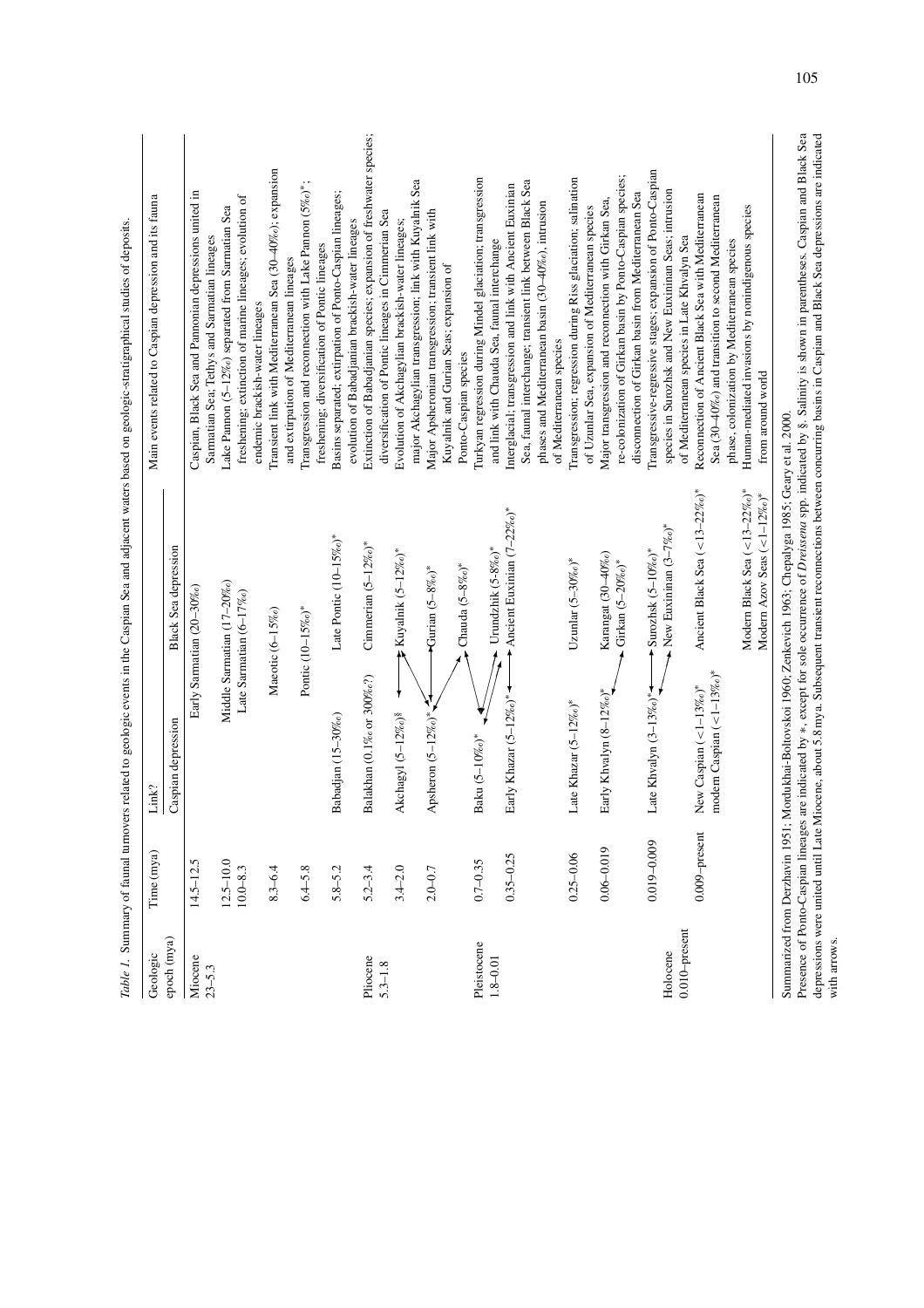

*Figure 1.* Map of the Ponto-Caspian region showing successive geologic basins in Caspian and Black Sea depressions (shaded) and modern boundaries of Caspian, Black and Azov Seas: Sarmatian Sea (A), Maeotic Sea (B), Pontic Lake-Sea (C), Balakhan and Cimmerian basins (D), Akchagyl and Kuyalnik (E), Apsheron and Chauda basins (F). Modified from Zenkevich (1963). See Table 1 for geologic time scale.

to the Pontic Sea depression, Lake Pannon became united with the former basin during the Late Miocene (Figures 1B, C, Table 1). The newly established seaway facilitated mass eastward migration of Pannonian fauna to the Pontic Sea (Zenkevich 1963). This major colonization pulse is marked in the fossil record of Pliocene (Pontic) age by the appearance of dreissenids and cardiids, including Ponto-Caspian lineages of *Didacna*, *Monodacna*, *Dreissena rostriformis*, and *D. polymorpha* (see Zenkevich 1963 for additional taxa).

After the Pliocene elevation of the Caucasus Mountains, the Caspian and Black Sea depressions became separated (Figures 1C, D). This isolation had a devastating impact on the Pliocene Caspian Sea biota, resulting in mass extinction of Ponto-Caspian taxa with a prior history in the basin (Mordukhai-Boltovskoi 1960; Zenkevich 1963). Detailed analyses of stratigraphical ranges of fossil invertebrates suggest that the aquatic fauna of the Caspian basin was neither ecologically nor genetically continuous during the Pliocene to Pleistocene (Table 1). Ponto-Caspian lineages had disappeared from deposits of Babadjanian, Balakhanian, and Akchagylian age (Figures 1D, E). These extinctions are not an artifact of an incomplete Pliocene–Pleistocene fossil record in the Caspian Sea, since the fossil record of the same age is rich and continuous in sediments underlying the Black Sea (Mordukhai-Boltovskoi 1960). We interpret the 3.8 million years' absence of Ponto-Caspian species in the Pliocene–Pleistocene Caspian deposits as evidence of their extirpation.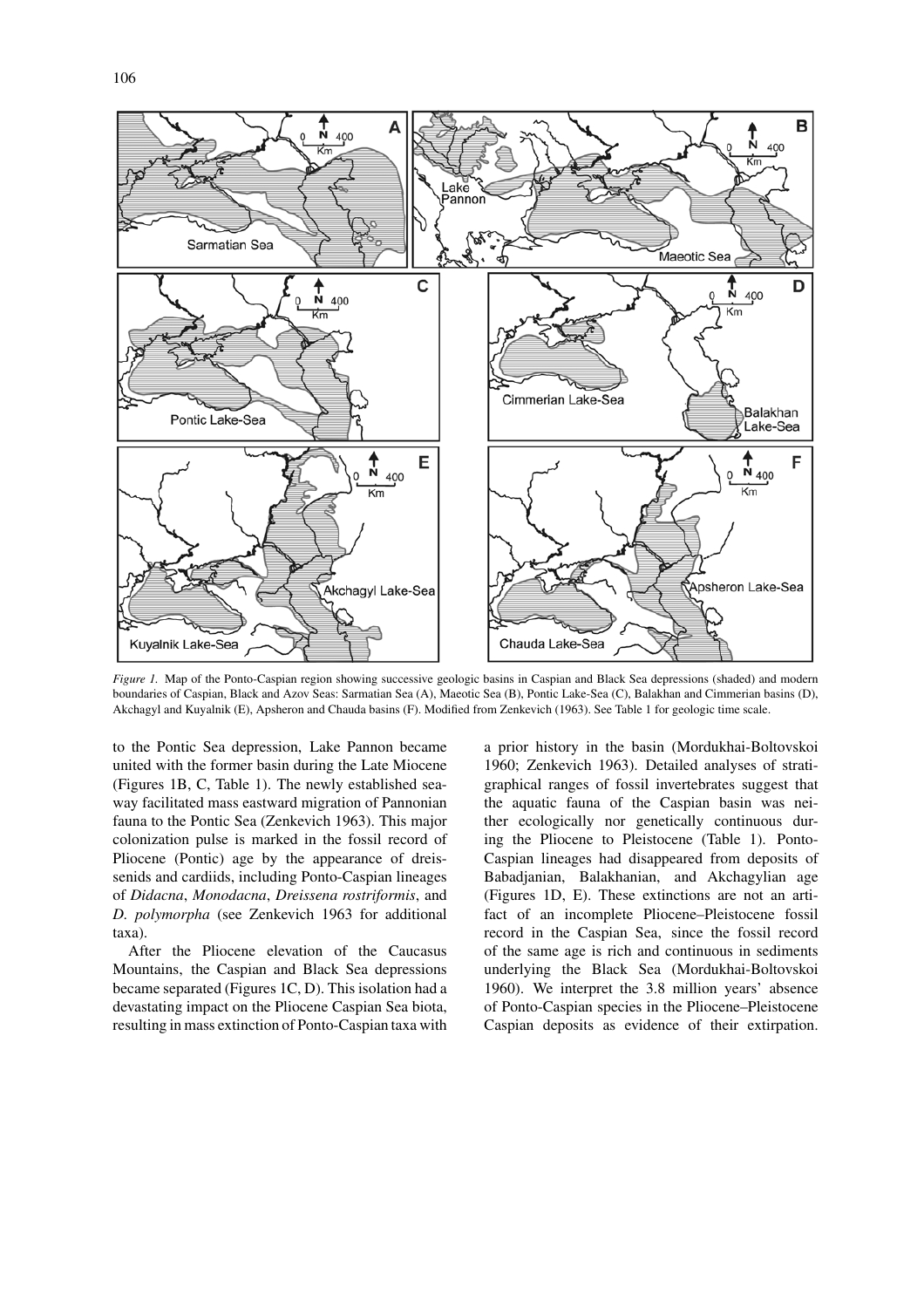The opening of transient connections between the Caspian and Black Sea depressions during the Pliocene and Pleistocene played an important role in shaping the biotic composition of the Caspian Sea (Table 1). These connections facilitated several successive migrations of faunal components between these basins (Mordukhai-Boltovskoi 1960; Zenkevich 1963). For example, during the major Akchagylian transgression, a connection temporarily re-established between the Akchagyl and Kuyalnik Seas through the Manych depression (Figure 1E). This probably facilitated the recolonization of at least two species – *Dreissena rostriformis* and *D. polymorpha* – that once lived in the Caspian depression (Mordukhai-Boltovskoi 1960).

Beginning in the Late Pliocene (about 2.0 mya), Ponto-Caspian lineages first appeared in great numbers in the sedimentary layers and have produced a continuous fossil record that extends to the present (see Mordukhai-Boltovskoi 1960 and Zenkevich 1963 for a list of species). Many taxa previously confined to the Black Sea depression during Kuyalnik and Chaudinian phases expanded their distributions to the Apsheron Sea via the Kuma–Manych depression (Figure 1F). This flow of immigrants from western basins probably proceeded into subsequent phases of the Caspian basin including the Baku and Khazar Seas (Table 1).

Succession of glacial and interglacial cycles occurred throughout the Russian plain during the Pleistocene (about 1.6 mya to 10,000 years ago), resulting in drastic salinity fluctuations and phases of transgressions and regressions of the Caspian basin (Zenkevich 1963; Chepalyga 1985; Dumont 1998). Either during the Pleistocene or immediately following, at least 24 Arctic invertebrate taxa penetrated the Caspian basin with glacial meltwater (Orlova 2000). In the Holocene, a transient link was re-established across the Caucasus region, enabling invasion of more than 10 Atlantic–Mediterranean invertebrate species into the Caspian Sea (Rass 1978; Orlova 2000). Radiocarbon dating of *Cerastoderma* (Mollusca) shells indicates that this intrusion occurred during the Middle Holocene (Chepalyga 1985), but Derzhavin (1951) and Rass (1978) suggested that their appearance was related to an earlier link during the Late Khvalyn transgression (Table 1). Holocene Atlantic–Mediterranean invaders are represented by the bivalves *Cerastoderma lamarcki* and *C. umbonatum*, polychaete *Fabricia sabella*, bryozoan *Bowerbankia imbricata*, copepod *Calanipeda aquae-dulcis*, and several platyhelminth species (Mordukhai-Boltovskoi 1960; Kasymov 1982; Chepalyga 1985; Chepalyga and Tarasov 1997). Atlantic–Mediterranean platyhelminthes lost their native hosts and switched to native Caspian clupeid and acipenserid fishes, implying that the Atlantic–Mediterranean faunal component was likely more speciose during the Holocene than at present (Mordukhai-Boltovskoi 1960). Chepalyga and Tarasov (1997) suggested that some of these invaders were transported with ancient reed boats sailing the Kuma– Manych waterway. However, no historical evidence has been presented to confirm the existence of this entry vector.

Studies of recent sedimentary layers in the Caspian Sea revealed modern invasion pulses, which coincide with stocking efforts during the early 20th century and with the opening of the Volga–Don Canal in 1952 (Chepalyga and Tarasov 1997; Figure 2). Hence, coupling the fossil record with knowledge of physical history of the Caspian Sea provides insights into colonization events and faunal turnovers over geologic time, although precise timing of these events is rarely possible to determine using only palaeontological and geologic evidence. Consequently, critical evaluation of invasion histories, in light of molecular clock data, is essential for our understanding of biological invasions.

#### **Pliocene–Holocene invasions**

Although Ponto-Caspian lineages are known from Late Miocene Caspian deposits (see Table 1), we interpret their subsequent absence over the following 3.8 million years as true evidence of their extirpation. We therefore consider Pliocene–Holocene invaders to be those that were unknown in Babadjanian, Balakhanian, and Akchagylian stages (i.e. about 5.8–2 mya). Thus, these species may have subsequently immigrated into the Caspian depression from the Black Sea depression and other adjacent areas or are derived from taxa that did. We assume, after Mordukhai-Boltovskoi (1960), that post-Pliocene diversification in the Caspian fauna has been limited and largely occurred at the subspecies level. Recent evidence from three mt DNA sequences supports this hypothesis (Cristescu and Hebert 2002). However, a few Ponto-Caspian onychopod lineages including *Cornigerius* and *Podonevadne* have had a more prolonged episode of speciation from the Miocene to Pleistocene (Cristescu and Hebert 2002). Using palaeontological, ecological, and molecular evidence, we assembled a total of 456 extant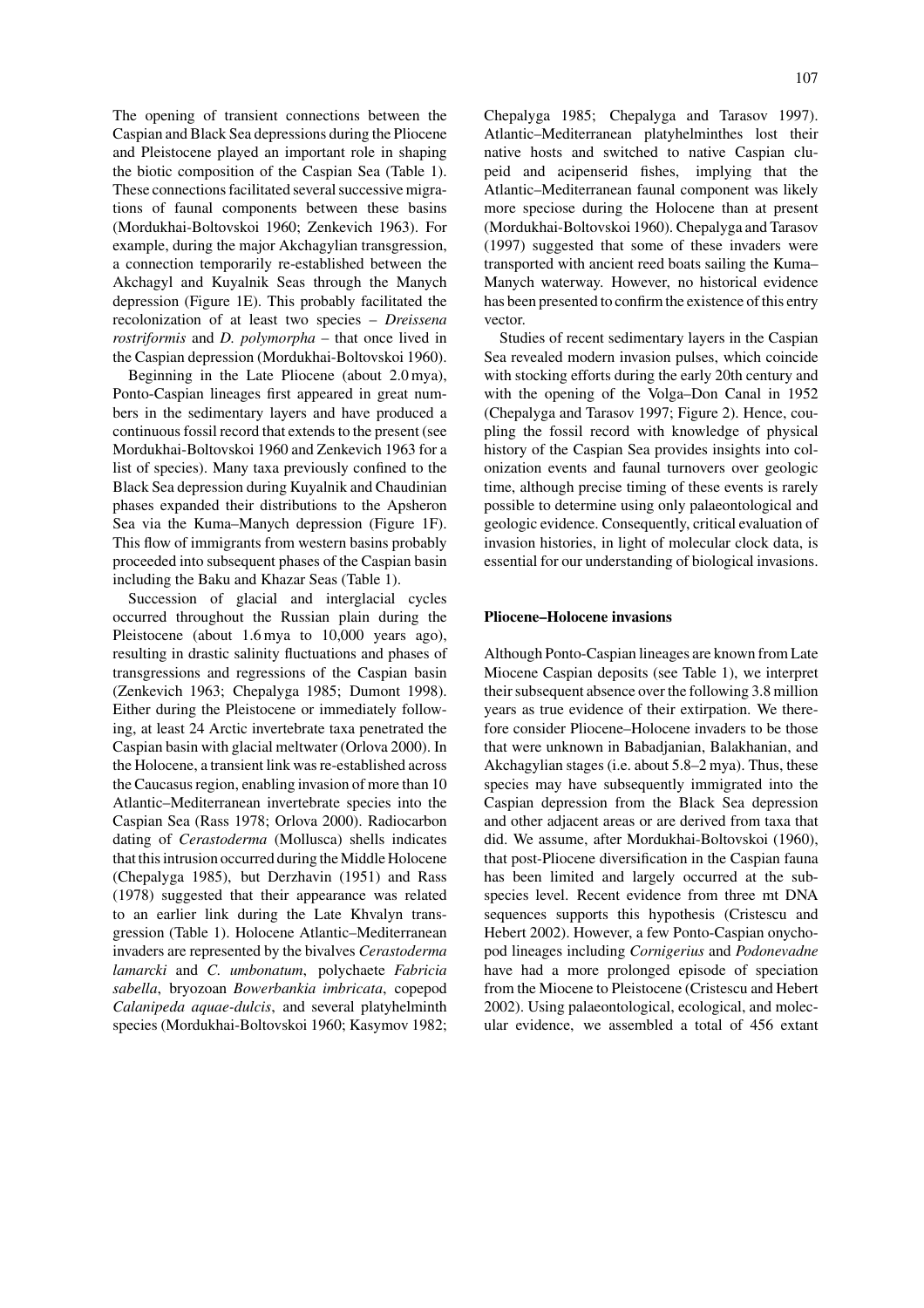

*Figure 2.* Map showing location of the modern Caspian, Black and Azov Seas and the Volga–Don Canal.

*Table 2.* Estimates of invertebrate species invasions to the Caspian basin during the last two million years (Late Pliocene–Holocene up to the early 1900s) via natural mechanisms.

| Geologic epoch                   | Time (mya)      | Source region           | Number of<br>species |
|----------------------------------|-----------------|-------------------------|----------------------|
| Late Pliocene-<br>Pleistocene    | $2.0 - 0.8$     | Black Sea basin         | 422                  |
| Pleistocene                      | $1.8 - 0.01$    | Arctic basin            | 24                   |
| Holocene (up to<br>the $1900s$ ) | $0.01$ -present | Azov-Black Sea<br>basin | 10                   |

Summarized from Derzhavin 1951; Mordukhai-Boltovskoi 1960, 1979; Chepalyga 1985; M.E.A. Cristescu, unpub. data.

invertebrate species (Table 2) that naturally colonized the Caspian basin between the Late Pliocene and Holocene or are descended from Pliocene– Holocene non-Caspian ancestors; this approach is similar to that employed by Vermeij (1991). The bulk (92.5%) of these palaeobiological invasions is represented by Ponto-Caspian lineages that were classified by Mordukhai-Boltovskoi (1960, 1979). *Dreissena rostriformis* and *D. polymorpha* were not considered because they were present in older Akchagylian sediments (Zenkevich 1963). Arctic and Atlantic–Mediterranean lineages collectively represent 7.5% of invasions between the Late Pleistocene to Holocene, until the early 1900s (Table 2).

Mordukhai-Boltovskoi (1960) synthesized the longterm history of Ponto-Caspian lineages, in which periods of faunal isolations and species extinctions were intermingled with species invasions (see summary in Table 1). The precise timing of these faunal turnovers is poorly chronicled in the fossil record, except for some molluscan taxa (Mordukhai-Boltovskoi 1960). However, application of molecular clocks now provides a powerful tool for dating important historical processes shaping populations in isolated habitats such as past fragmentation and gene flow events.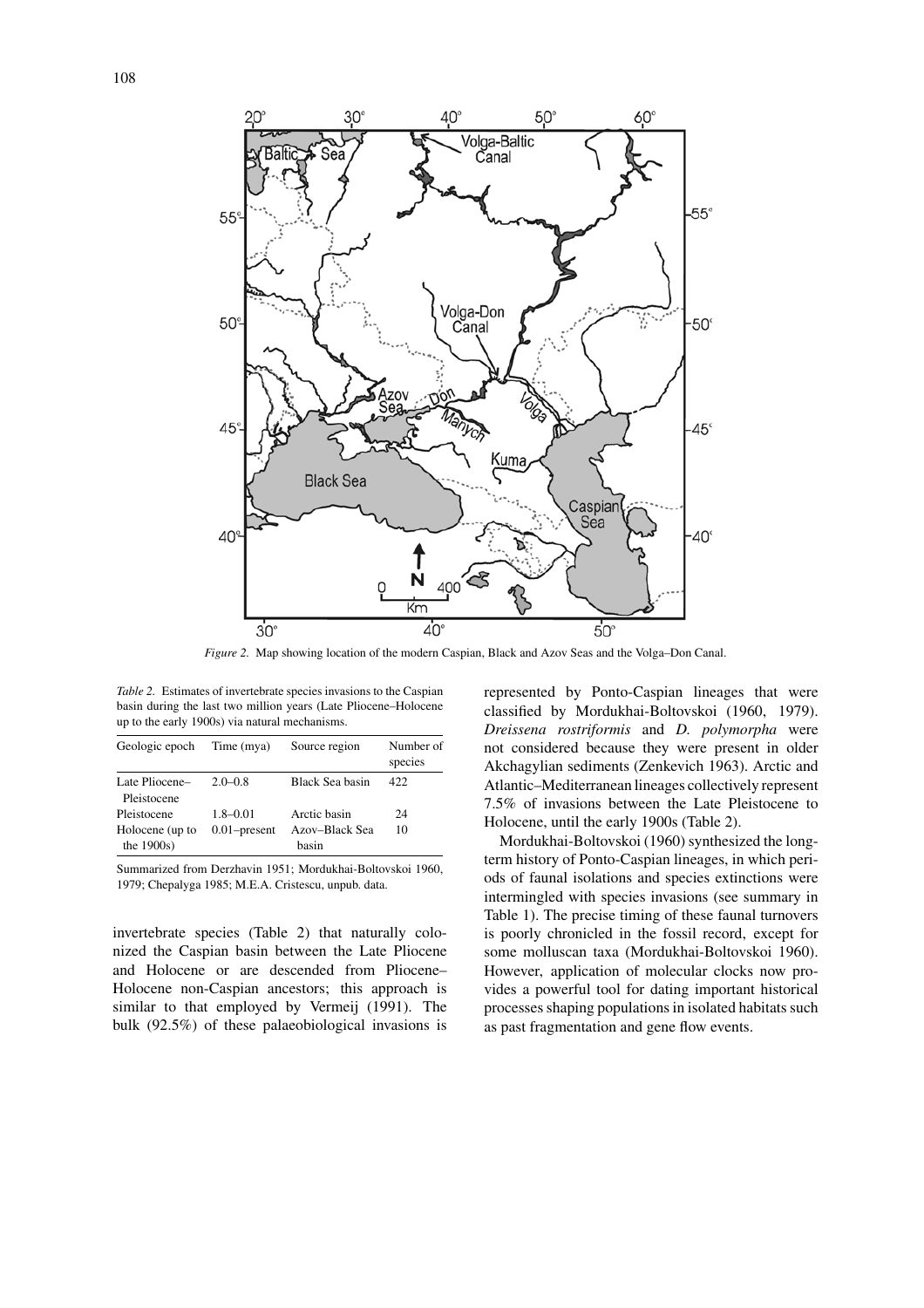The estimated number of Ponto-Caspian species involved in the Late Pliocene–Pleistocene colonization of the Caspian basin should be considered provisional because present species-level systematics remains controversial and species richness appears to be overestimated for several taxa (e.g. Mordukhai-Boltovskoi 1979; Grigorovich et al. 2000). For example, two morphologically distinctive members of the subgenera *Cercopagis* and *Apagis* (i.e. *Cercopagis* (*Cercopagis*) *pengoi* and *C*. (*Apagis*) *ossiani*) were characterized by the same haplotype for NADH dehydrogenase subunit 5 (ND5) mt gene in Lake Ontario, while allopatric European populations of *C. pengoi* consisted of up to five haplotypes (Makarewicz et al. 2001). These results suggest that *C. ossiani* and *C. pengoi* represent a single species, while the status of three other species of the subgenus *Apagis* await taxonomic re-assessment. Additional grounds for the inclusion of Ponto-Caspian taxa not chronicled in the fossil record were: (1) both non-molluscan and molluscan invertebrates often possess similar physiological tolerances, environmental preferences, and 'intrinsic invasive features' that could contribute equally to extinction or invasion; (2) many species are represented by divergent mtDNA conspecific lineages forming Caspian Sea and Black–Azov Sea clades that are morphologically almost indistinguishable (e.g. Cristescu et al. 2001; Cristescu and Hebert 2002).

*Cercopagis* lineages inhabiting the Caspian and Azov–Black Sea basins shared a common ancestry some 0.8 mya (Cristescu et al. 2001). Each surveyed population has experienced bottleneck events in the past as evidenced by limited genetic diversity at cytochrome c oxidase subunit 1 (COI) and ND5 loci (Cristescu et al. 2001). Arguably, Black Sea lineages of *Cercopagis pengoi* are characterized by higher genetic diversity than their Caspian counterparts, supporting Mordukhai-Boltovskoi's (1960) hypothesis that the former basin is the most likely source of the lineages in the Caspian basin. However, the basins currently support differing mtDNA lineages, suggesting the possibility that genetic drift has arisen from the founder effect.

By coupling mtDNA sequence diversity at COI, the ribosomal small and large subunits (12S and 16S) with the arthropod mt clock, Cristescu and Hebert (2002) estimated that generic and subgeneric differentiation within Onychopoda occurred over 10–20 mya. Although this estimate may be speculative due to problems with molecular clock calibration, it is congruent with the rate of genetic change estimated for Ponto-Caspian amphipod crustaceans (M.E.A. Cristescu, University of Guelph, Ontario, pers. comm.). Thus, the overall correspondence among taxa provides evidence for the antiquity of Ponto-Caspian lineages at genus and species levels (Richter et al. 2001; Cristescu and Hebert 2002).

There is some evidence that reduced gene flow with habitat isolation may produce intraspecific mtDNA divergence (e.g. Cristescu et al. 2001). However, available mtDNA sequence data on intraspecific populations residing in the Caspian and Azov–Black basins are limited to several crustacean species, including *Cercopagis pengoi*, *Cornigerius maeoticus*, *Podonevadne trigona*, *Pontogammarus maeoticus,* and *P. crassus*(M.E.A. Cristescu, pers. comm.). Surveys of mtDNA in these populations revealed limited genetic divergence at COI, rarely exceeding 2%, indicating that episodes of gene flow occurred between these lineages during the Pleistocene (Cristescu et al. 2001; M.E.A. Cristescu, pers. comm.). Thus, studies of mtDNA divergence provide new insights into the incidence of natural dispersal events that are poorly chronicled in the fossil record.

# **20th-century introductions of nonindigenous invertebrate species**

Invasions occurred naturally in the Caspian Sea as a result of geological and climatic events throughout geologic time, while during historic time humans became the major vector for aquatic introductions (i.e. humanmediated invasions after Carlton 1996) in the Caspian region and throughout the world (Karpevich 1975; Ruiz et al. 1997; Cohen and Carlton 1998; Orlova 2000).

Our survey encompasses introduced nonindigenous species (NIS) that were absent from the Caspian Sea and Volga River delta prior to the 1900s, but which successfully colonized and naturalized in this region beyond their historic geographical ranges. Based on literature and field observations, we identified a total of 36 invertebrate NIS that were introduced through human-mediated vectors and became self-sustaining during the 20th century (Table 3).

Our ability to evaluate the extent of 20th-century invasions in the Caspian Sea is limited by the paucity of published information. Therefore, the number of recognized NIS appears underestimated and conservative compared to that recorded in other marine and estuarine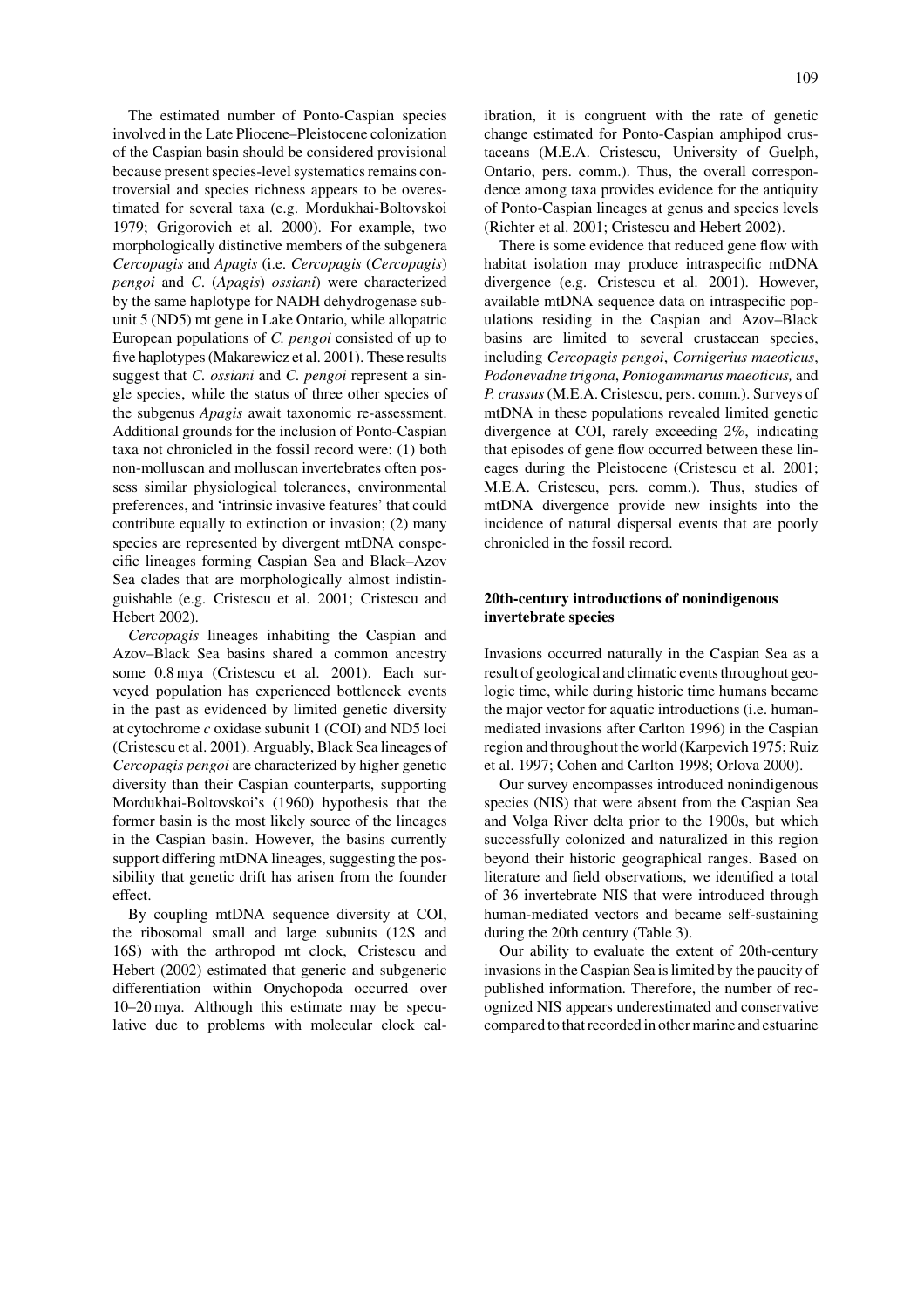| Taxonomic<br>group | Species name                                               | Year(s)    | Native region          | Entry<br>vector | References                        |
|--------------------|------------------------------------------------------------|------------|------------------------|-----------------|-----------------------------------|
| Mollusca           | Mytilaster lineatus                                        | 1917-1919  | Mediterranean          | A               | Bogachev 1928                     |
| Nematoda           | Nematoda $(NS)^1$                                          | 1917-1919? | Mediterranean          | A               | Chepalyga and Tarasov 1997        |
| Crustacea          | Palaemon elegans                                           | 1930-1934  | Atlantic-Mediterranean | $\mathbf{A}$    | Zenkevich 1963                    |
|                    | Palaemon adspersus                                         | 1931-1934  | Atlantic-Mediterranean | $\mathsf{A}$    | Zenkevich 1963                    |
| Crustacea          | Ergasilus sp. $(NS)^2$                                     | 1930-1934  | Mediterranean-Pontic?  | A               | Mikailov 1958                     |
| Trematoda          |                                                            | 1930-1934  | Mediterranean-Pontic   | A               |                                   |
|                    | Haploporus longicolum <sup>2</sup>                         |            |                        |                 | Mikailov 1958                     |
|                    | Haplosplanchnus pachysoma <sup>2</sup>                     | 1930-1934  | Mediterranean-Pontic   | $\overline{A}$  | Mikailov 1958                     |
|                    | Saccocoelium obesum <sup>2</sup>                           | 1930-1934  | Mediterranean-Pontic   | $\overline{A}$  | Mikailov 1958                     |
|                    | Ancyrocephalus vanbenedenii <sup>2</sup>                   | 1930-1934  | Mediterranean-Pontic   | $\overline{A}$  | Zablotskii 1966                   |
|                    | Wlassenkotrema longicollum <sup>2</sup>                    | 1930-1934  | Mediterranean-Pontic   | $\overline{A}$  | Zablotskii 1966                   |
| Polychaeta         | Nereis diversicolor                                        | 1939-1940  | Atlantic-Mediterranean | D               | Hartman 1960                      |
| Mollusca           | Abra ovata                                                 | 1939-1940s | Atlantic-Mediterranean | D               | Karpevich 1968                    |
| Crustacea          | Corophium volutator f. orientalis<br>(as Corophium anodon) | <1951      | Atlantic-Mediterranean | $\overline{?}$  | Derzhavin 1951;<br>Romanova 1975  |
|                    | <b>Balanus</b> improvisus                                  | 1955       | Pacific-Atlantic       | S               | Derzhavin 1956                    |
|                    | Balanus eburneus                                           | 1956       | Atlantic               | S               | Zevina 1965                       |
| Coelenterata       | Blackfordia virginica                                      | 1956       | Pontic–West Atlantic   | S               | Logvinenko 1959                   |
| Crustacea          | Pleopis polyphemoides                                      | 1957       | Atlantic-Mediterranean | S               | Mordukhai-Boltovskoi 1962         |
| Bryozoa            | Electra crustulenta                                        | 1958       | Mediterranean          | S               | Abrikosov 1959                    |
|                    | Conopeum seurati                                           | 1958       | Mediterranean          | S               | Zevina and Kuznetsova 1965        |
| Crustacea          | Rhithropanopeus harrisi                                    | 1958       | West Atlantic          | S               | Nebolsina 1959                    |
| Mollusca           | Hypanis colorata                                           | 1959       | Pontic                 | M               | Saenkova 1960                     |
| Coelenterata       | Moerisia maeotica                                          | 1959       | Pontic?                | S               | Mordukhai-Boltovskoi 1979         |
|                    | Bougainvillia megas                                        | 1960       | Pontic                 | S               | Zevina 1965                       |
| Polychaeta         | Ficopomatus enigmaticus                                    | 1961       | Atlantic               | S               | Zevina 1965                       |
| Kamptozoa          | Barentsia benedeni                                         | 1962       | East Atlantic-Pacific  | S               | Zevina and Kuznetsova 1965        |
| Crustacea          | Iphigenella shablensis                                     | < 1969     | Pontic                 | M <sup>2</sup>  | Mordukhai-Boltovskoi et al. 1969  |
| Mollusca           | Lithoglyphus naticoides                                    | 1971       | European               | M               | Pirogov 1972                      |
| Trematoda          | Apophallus muehlingi                                       | 1971       | European               | M               | Biserova 1990                     |
|                    | Rossicotrema donicum                                       | 1971       | European               | M               | Biserova 1996                     |
|                    | Nicola scriabini                                           | 1971       | European               | M               | Biserova 1996                     |
| Crustacea          | Acartia tonsa (as Acartia clausi)                          | 1981       | Atlantic-Indian        | S               | Kurashova and Abdullaeva 1984     |
|                    | Podon intermedius                                          | 1985       | Atlantic-Mediterranean | S               | Kurashova et al. 1992             |
| Mollusca           | Tenellia adspersa                                          | 1989       | Atlantic-Mediterranean | S               | Antsulevich and Starobogatov 1990 |
| Crustacea          | Gammarus aequicauda                                        | $<$ 1994   | Mediterranean          | S               | Piatakova and Tarasov 1996        |
| Mollusca           | Dreissena bugensis                                         | 1994       | Pontic                 | S               | Arakelova et al. 2000             |
| Ctenophora         | Mnemiopsis leidyi                                          | $<$ 1999   | West Atlantic          | S               | Ivanov et al. 2000                |

*Table 3.* Nonindigenous aquatic invertebrate species established in the Caspian Sea during the 20th century.

Year indicates time of first sighting or published record for inadvertently introduced species, and time interval for stocked target or contaminant species. Hosts of parasites: 1 – *Mytilaster lineatus*;2– *Mugil saliens*;3– *Lithoglyphus naticoides*. Keys to vectors of introduction: A – accidental releases; D – deliberate stocking; S – shipping activities; M – multiple vectors; ? – unknown or uncertain. NS – species identity not provided.

habitats of the world (see Ruiz et al. 1997, 2000). To test this possibility (i.e. that NIS introductions occurred but were not recognized), we sampled a series of shallow-water habitats in the Volga Delta and Caspian Sea in search of nonindigenous amphipod species. We selected the Amphipoda because they are the best-studied invertebrate group in the Caspian Sea, with 74 resident species recognized prior to commencement of maritime shipping via the Volga–Don seaway (Mordukhai-Boltovskoi 1960, 1979; Birshtein and Romanova 1968). During August 2000, samples were collected in the Volga Delta channels and littoral zone of the northern and central Caspian Sea, where several crustacean and molluscan NIS are known to occur. A dip net (250-mm mesh) was used for sweeping through vegetation, rocks, and bottom sediments. Using current taxonomic keys (Mordukhai-Boltovskoi et al. 1969; Grigorovich 1989), we identified two introduced amphipod species, *Iphigenella shablensis* and *Gammarus aequicauda* (= *Gammarus locusta*) that were previously reported, but were not recognized as established in the Caspian basin (see Piatakova and Tarasov 1996 for more details). However, our field survey revealed that both species are locally abundant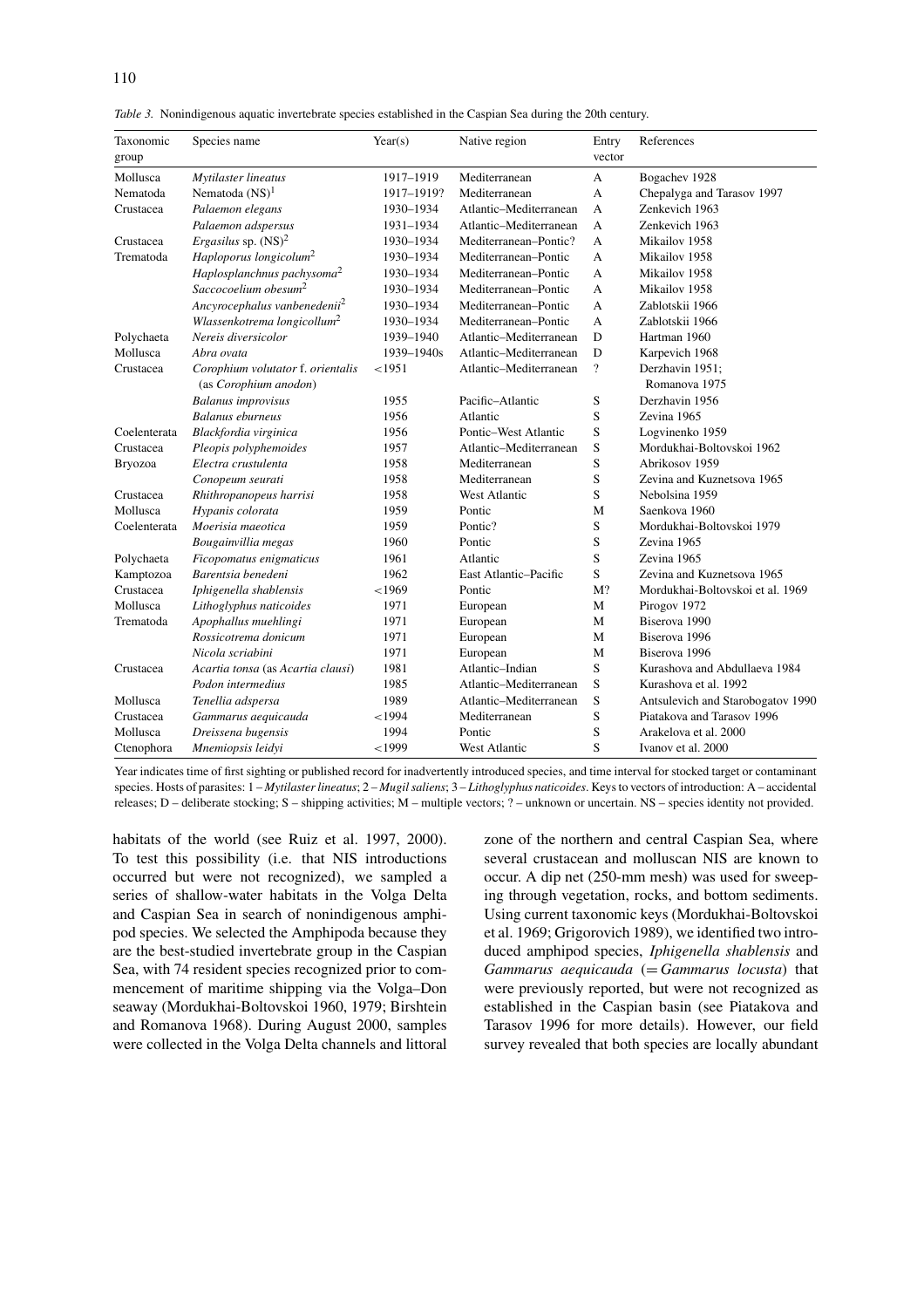(at densities >100 individuals m−2), with *I. shablensis* occurring principally in the Volga Delta and northern Caspian and *G. aequicauda* in the central Caspian adjacent to the Apsheron peninsula. Populations of both *I. shablensis* and *G. aequicauda* included ovigerous females and juveniles, indicating that both species were reproducing and likely established.

Owing to uncertainties in systematics of groups with poorly distinguishable morphological features, the occurrence and sequence of NIS arrival are poorly documented for nematodes, polychaetes, and copepods (e.g. Chepalyga and Tarasov 1997). For example, the polychaete *Nereis diversicolor* was deliberately stocked in the Caspian Sea during 1939–1941, but was misidentified and treated as *Nereis succinea* for two decades (Hartman 1960). It is still not clear whether *N. succinea* is established in the Caspian Sea (e.g. Karpevich 1968, 1975). Likewise, the nonindigenous calanoid copepod *Acartia tonsa* has been erroneously reported as *A. clausi* (Kurashova and Abdullaeva 1984; N.V. Shadrin, Institute for Biology of Southern Seas, Sevastopol, Ukraine, pers. comm.). Detailed morphological analyses of calanoid copepods have revealed that the former species represents an Atlantic–Mediterranean introduction (in both the Caspian and Black Seas), while *A. clausi* is a Black Sea resident (N.V. Shadrin, pers. comm.).

During arrival and establishment phases, NIS are difficult to detect due to small population sizes. Several, or arguably most, introductions in the Caspian Sea were discovered only after populations had reached high abundances (e.g. the bivalve *Mytilaster lineatus*). For example, massive efforts were made to introduce the Atlantic–Mediterranean bivalve *Abra ovata* (= *A. segmentum*) between 1947 and 1948 (Chepalyga and Tarasov 1997). However, recent analyses of Caspian sedimentary deposits revealed that the species was inadvertently introduced and became established earlier, with stocked *Nereis*, between 1939 and 1941 (Chepalyga and Tarasov 1997). However, owing to a small population size, *A. ovata* remained undetected until 1955 (Karpevich 1968).

We are aware of three cyprinid fish species native to eastern Asia, grass carp *Ctenopharyngodon idella*, silver carp *Hypophthalmichthys molitrix*, and bighead carp *Aristichthys nobilis* that were stocked and became self-sustaining in many regions of Eurasia, including the Volga Delta and north Caspian Sea (Karpevich 1975; Ivanov 2000). One additional nontarget fish, snake-head *Ophiocephalus argus* was also introduced as a result of these stocking efforts (Zaitsev and Oztürk 2001). Globally these fishes are vectors for numerous parasitic helminthes (Karpevich 1975; Grigorovich et al. 2002). Because no record of parasites exists from the Caspian basin, it is possible that the estimate of the NIS fraction shall increase as additional data become available.

Nonindigenous species that have been successfully introduced to the Volga River delta and Caspian Sea during the 20th century include 58.3% of NIS native to the Atlantic–Mediterranean region (i.e. Lusitanian region of Atlantic Ocean, Mediterranean and Black Seas), 19.4% derived from the North Atlantic region (i.e. Atlantic coasts of Europe or North America), and 11.1% introduced from the Pontic region (i.e. inlets, coastal, and estuarine regions of northern Black Sea). Boreal European–Siberian region, Atlantic, Pacific, and Indian Oceans collectively account for the remaining 11.2% of NIS.

Nonindigenous invertebrates were introduced to the Caspian Sea through a variety of mechanisms, the importance of which varied over time (Figure 3A). Most of these introductions occurred after 1952, when the Caspian Sea was opened to maritime navigation through the Volga–Don Canal. Since that time, shipping has become the largest transport vector, accounting for 44.4% of all introductions to the Caspian Sea. Most sessile marine invaders arrived on ships' hulls during the late 1950s and early 1960s, whereas transportation in ballast tanks of cargo ships was likely the largest single entry mode for free-living invertebrates since the 1980s (Figure 3A, Table 3). During the 1970s, the combination of multiple and often interacting entry vectors (i.e. canal and commercial shipping traffic) facilitated entry of the gastropod *Lithoglyphus naticoides* and at least three parasitic trematode species carried with their gastropod host (Table 3). Thus, over a 40-year period since 1952, vectors related to shipping shifted from those associated with hull fouling to those associated with ballast water discharge (Grigorovich et al. 2002). Other NIS gained entry as nontarget species with aquaculture (27.8%) or through combinations of two or more entry mechanisms that acted jointly (19.4%). Two species (*Nereis diversicolor* and*Abra ovata*) were stocked deliberately. Introductions of invertebrates for commercial purpose started in 1897, although initial efforts to stock the Black Sea oyster *Ostrea edulis* and blue mussel *Mytilus galloprovincialis* were unsuccessful (Karpevich 1975).

Introductions of *Mytilaster lineatus*, *Abra ovata*, and *Lithoglyphus naticoides* are interesting because their fossil shells have been found in Caspian deposits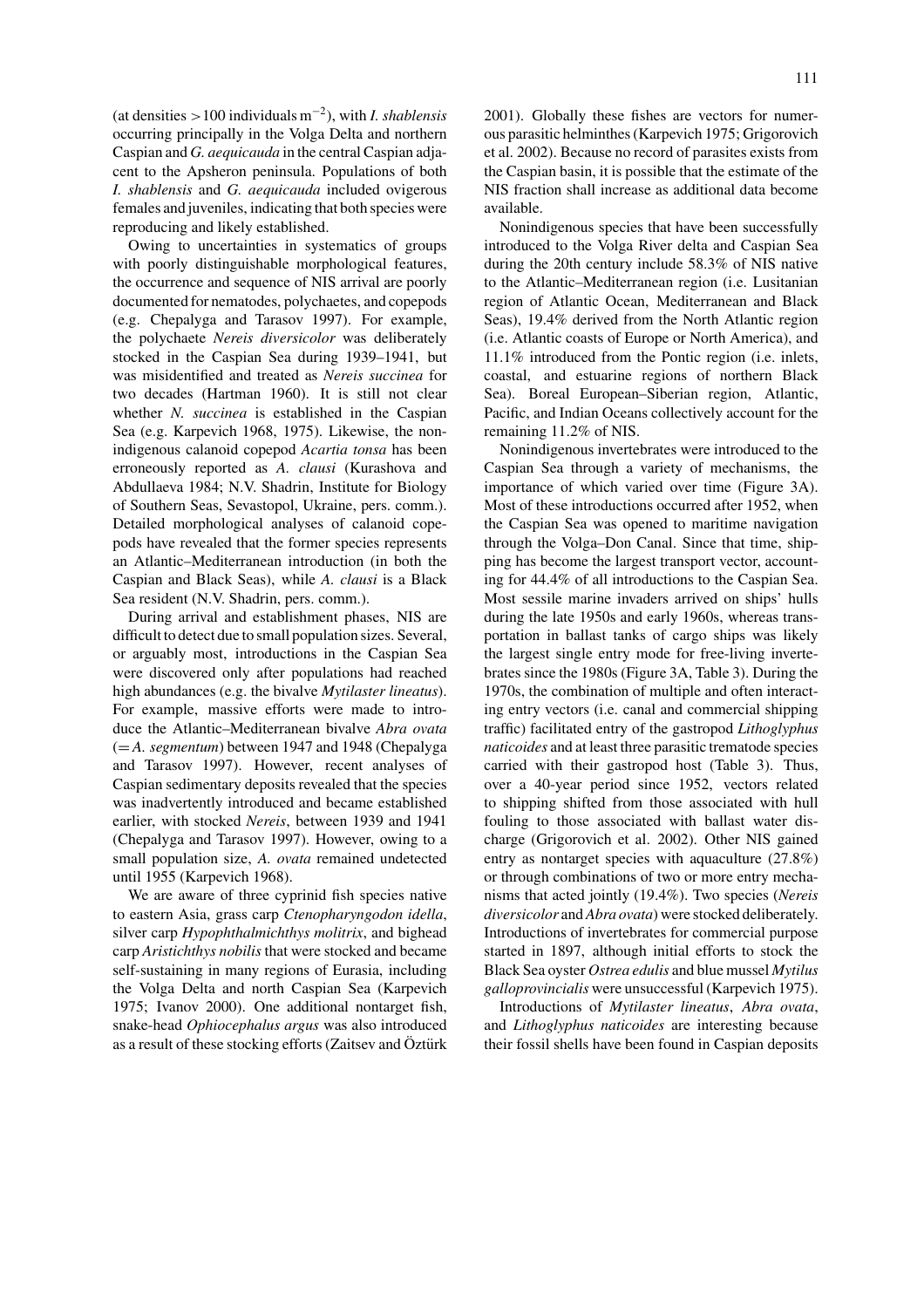

*Figure 3.* Time trends in introductions of nonindigenous aquatic invertebrates established in the Ponto-Caspian region, sorted by entry mechanism (A). Opening of the Volga–Don Canal (1952) is indicated by arrows. Cumulative number of nonindigenous invertebrate species established in the Caspian Sea and Volga River delta over the 20th century (B). Trends in nonindigenous invertebrate introductions are best described by polynomial function ( $R^2 = 0.986$ ).

from earlier geologic epochs (Pirogov 1972; Orlova 2000). Consequently, the successful naturalization of these species appears to have resulted from multiple inoculations that occurred over an extended period of time.

## **Invasion trends in the Caspian Sea**

Species invasions over the last two million years have challenged the biological integrity of the Caspian Sea. Long-term fluctuations in sea level and climate have breached natural barriers to dispersal for species from several donor regions, notably Lake Pannon, the Black Sea basin, and the Arctic Ocean. During the 20th century, several invertebrate invasions in the Volga Delta and adjacent northern Caspian Sea likely resulted from natural passive dispersal through wind or waterfowl. Examples include the anomopod cladoceran *Daphnia lumholtzi*, which is indigenous to Australia, southern Asia, and Africa, and the bryozoan *Lophopodella carteri*, which is native to southern Asia, Indonesia, and Africa (Benhing 1928; Abrikosov and Kosova 1963). However, during the 20th century (Figure 3B), human-mediated invasions have occurred with increasing frequency and now constitute the dominant mechanism of the Caspian Sea fauna change (Logvinenko 1965; Ivanov et al. 2000). Recent humanmediated invasions are attributable largely to the creation of 'invasion corridors' (i.e. primary transportation vectors and dispersal pathways) linking the Caspian Sea with the Azov and Black Seas (Ricciardi and MacIsaac 2000; MacIsaac et al. 2001). Since the opening of the Volga–Don Canal in 1952, shipping traffic has become the largest vector for transfer of NIS to the Caspian Sea (Figure 3A). Among the 36 NIS recorded in the Caspian Sea and Volga Delta after 1952, 23 taxa possess a suite of characteristics amenable to transportation on ship hulls or in ballast tanks (Zevina 1965; Zevina and Kuznetsova 1965; Gollasch and Leppäkoski 1999).

A recent series of invasions by *Mnemiopsis leidyi* and other marine invertebrates indicates that ballast water transport has become the largest vector for NIS transfer to the Caspian Sea. Three factors that mediate the rate of marine invasions are: (1) an increase in vector size (e.g. more ballast water due to more or larger ships); (2) an increase in NIS inoculation owing to faster ships; and (3) an improvement in vector quality (e.g. ballast water is not contaminated with pollutants) (Carlton 1996). Future NIS introductions are expected to continue as long as expanding regional and global trade provides enhanced dispersal opportunities for aquatic organisms (Gollasch and Leppäkoski 1999; Ivanov 2000).

Based on combined molecular, palaeontological, and ecological data, we recognize 456 invertebrate species that have, since the Late Pliocene, naturally colonized the Caspian basin or are descended from the these taxa. Thus, over the past two million years, the long-term average rate of species invasions is approximately 0.02 species per 100 years. In contrast, the rate of human-mediated establishment is 36 species over the past 100 years. Therefore, the incidence of humanmediated species introductions in the Caspian Sea corresponds to an 1800-fold increase in rate of invasion compared to the background, natural level. Although natural dispersal vectors may account for some recent invasions, human-mediated transfer is dominant, due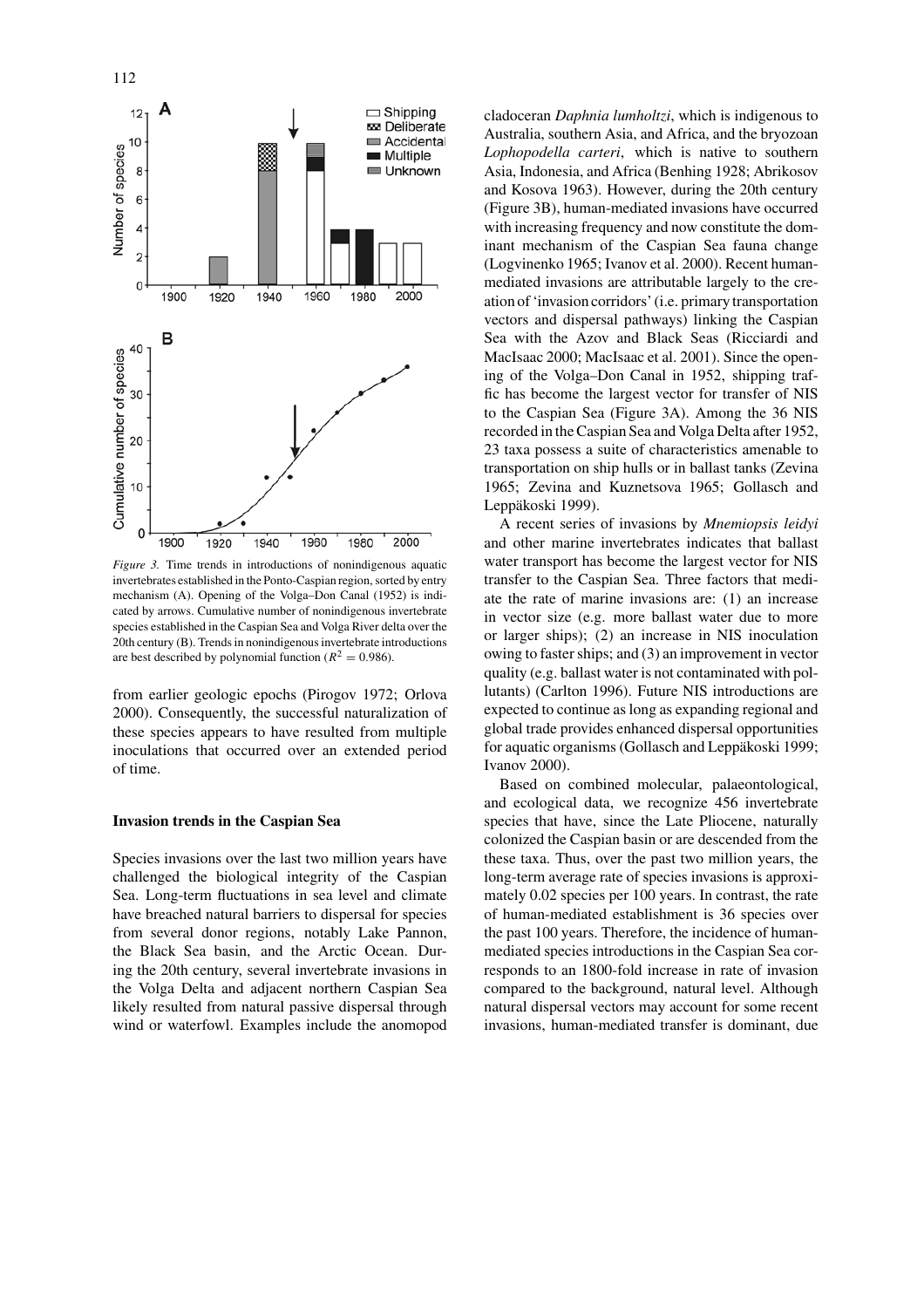primarily to shipping activities (Carlton 1996). Hebert and Cristescu (2002) estimated that human-mediated dispersal of cladocerans might exceed the natural rate in the Laurentian Great Lakes by up to 50,000-fold.

During the last two million years, the Caspian basin has been a target and donor region during several episodes of faunal interchange via natural connections that were temporarily established with the Black Sea basin and the Arctic Ocean. Species and possibly higher-level clades have dispersed to the Caspian Sea and naturalized. Interestingly, this faunal interchange has become strongly asymmetrical since the Holocene. Numerous NIS have been transferred to the Caspian Sea from the Black–Azov basins and from other regions around the world (Tables 2 and 3), yet no invertebrates have dispersed in the opposite direction (e.g. Nikolaev 1979).

Currently, over 30 Ponto-Caspian metazoan species reside in the Volga, Ural and other southward flowing rivers that empty into the Caspian Sea (Mordukhai-Boltovskoi 1960, 1979). Geographical patterns of these distributions are consistent with pathways provided by the rivers, which flow in north-south directions. Arguably, natural barriers (i.e. strong currents, salinity, and ion content) historically served to limit the dispersal by Ponto-Caspian invertebrates in these potential 'invasion corridors' (Mordukhai-Boltovskoi 1960). Many of these distributional patterns have been interpreted as the result of dispersal events, principally those mediated by humans during the last century (Dumont 1998, 2000; Orlova 2000). However, recent morphological and molecular evidence provides little support for this hypothesis. For example, at least two invading onychopod cladocerans endemic to the Black–Azov basin, *Podonevadne trigona ovum* and*Cornigerius maeoticus maeoticus*, were identified for the first time from the Volgograd reservoirs during the 1990s (I.K. Rivier, Institute for Inner Water Biology, Borok, Russia, pers. comm.), while the occurrence of phenotypicallydivergent, conspecific forms endemic to the Caspian Sea (i.e. *P. trigona trigona* and *C. maeoticus hircus*) have not been confirmed in this reservoir (I.K. Rivier, pers. comm.). Likewise, molecular markers have revealed that the Black–Azov basin, not the Caspian Sea, was the source of invasion of the Volgograd Reservoir by *Cercopagis pengoi* (M.E.A. Cristescu, pers. comm.).

Application of fossil and molecular evidence into the study of historical invasions provides insights on

the accelerating rate of species invasion in the Caspian Sea that has been mediated by anthropogenic activities. However, additional fossil and molecular data will be required to provide finer resolution of the invasion history of this basin and the role of human activities in shaping the current Caspian fauna.

## **Acknowledgements**

I.K. Rivier provided information on Ponto-Caspian onychopod cladocerans in Volgograd Reservoir, Russia. M.E.A. Cristescu provided mtDNA information. Comments by J. Pederson, N. Macdonald, D. Berg, V. Anistratenko, M. Weis, M. Docker, C. Busch, H. Limén, S.A. Bandoni and two anonymous reviewers improved the manuscript. Financial support from the Natural Sciences and Engineering Research Council of Canada (NSERC) and Premier's Research Excellence Award Program (to H.J.M.), a GLIER postdoctoral fellowship (to I.A.G.), and an NSERC postdoctoral fellowship (to T.W.T) are gratefully acknowledged.

## **References**

- Abrikosov GG (1959) A new invader in the Caspian Sea. Zoologicheskii Zhurnal 38: 1745–1746 [in Russian]
- Abrikosov GG and Kosova AA (1963) On finding of the tropical freshwater bryozoan *Lophopodella carteri* (Bryozoa, Phylactolaemata). Zoologicheskii Zhurnal 42: 1724–1726 [in Russian]
- Antsulevich AE and Starobogatov YI (1990) First finding of the nudibranch mollusc (Order Tritoniiformes) in the Caspian Sea. Zoologicheskii Zhurnal 69: 138–140 [in Russian]
- Arakelova ES, Orlova MI and Filippov AA (2000) Hydrobiological research carried out by the Zoological Institute of the RAS in the Volga delta and in the northern part of the Caspian Sea during 1994–1997. Caspian Floating University. Research Bulletin 1: 102–108 [in Russian]
- Benhing AL (1928) Studien ueber die Crustaceen des Wolgabassins. Archiv für Hydrobiologie 19: 423-432
- Berg DJ and Garton DW (1994) Genetic differentiation in North American and European populations of the cladoceran *Bythotrephes*. Limnology and Oceanography 39: 1503–1516
- Berg DJ, Garton DW, MacIsaac HJ, Panov VE and Telesh IV (2002) Changes in genetic structure of North American *Bythotrephes* populations following invasion from Lake Ladoga, Russia. Freshwater Biology 47: 275–282
- Birshtein YA and Romanova NN (1968) Order Amphipoda. In: Birshtein YA, Vinogradov LG, Kondakov NN, Astakhova MS and Romanova NN (eds) Atlas of Invertebrates of the Caspian Sea, pp 241–289. Pishchevaya Promyshlennost, Moscow [in Russian]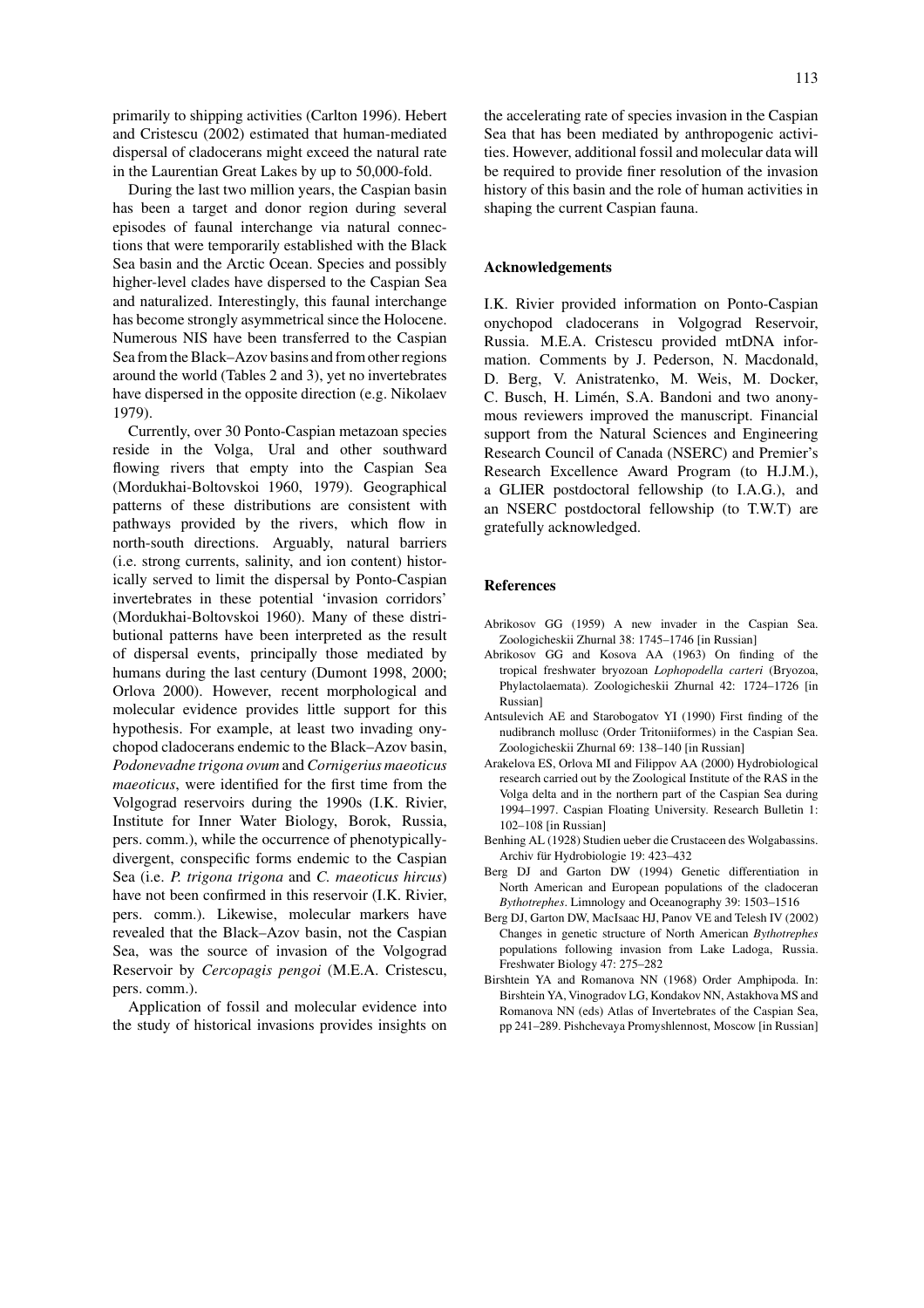- Biserova LI (1990) Occurrence and distribution of *Lithoglyphus naticoides* (Gastropoda, Lithoglyphiidae) in the Volga delta. Gidrobiologicheskii Zhurnal 26(2): 98–100 [in Russian]
- Biserova LI (1996) Parasites of the invading mollusc *Lithoglyphus naticoides* (C. Pfr.) in the Volga River delta. In: Problems of Hydrobiology of Continental Waters and Their Molluscan Fauna. Abstracts in honour of the centennial birthday of Prof V.I. Zhadin, pp 13–14. Zoologicheskii Institut Rossiiskoi Akademii Nauk, St Petersburg [in Russian]
- Bogachev VV (1928) *Mytilaster* in the Caspian Sea. Russkii Gidrobiologicheskii Zhurnal 7(8–9): 187–188 [in Russian]
- Carlton JT (1996) Patterns, process, and prediction in marine invasion ecology. Biological Conservation 78: 97–106
- Chepalyga AL (1985) Inland sea basins. In: Velichnko AA (ed) Late Quaternary Environments of the Soviet Union, pp 229–247. University of Minnesota Press, Minneapolis, Minnesota
- Chepalyga AL and Tarasov AG (1997) Introduction of Atlantic species into the Caspian Sea: the fate of endemic taxa and biosystems. Okeanologiya 37: 261–268 [in Russian]
- Cohen A and Carlton JT (1998) Accelerating invasion rate in a highly invaded estuary. Science 279: 555–558
- Cristescu MEA and Hebert PDN (2002) Phylogeny and adaptive radiation in the Onychopoda (Crustacea, Cladocera): evidence from multiple gene sequences. Journal of Evolutionary Biology 15: 838–849
- Cristescu MEA, Hebert PDN, Witt JDS, MacIsaac HJ and Grigorovich IA (2001) An invasion history for *Cercopagis pengoi* based on mitochondrial gene sequences. Limnology and Oceanography 46: 224–229
- Derzhavin AN (1951) Study in the history of the fauna of the Caspian and freshwater basins of Azerbaijan. In: Alizade AN, Asadov SM and Derzhavin AN (eds) Animal World of Azerbaijan, pp 34–67. Izdatelstvo Akademii Nauk Azerbaidzhanskoi SSR, Baku [in Russian]
- Derzhavin AN (1956) New invader in the Caspian Sea the marine barnacle *Balanus improvisus* Darwin. Doklady Akademii Nauk Azerbaijanskoi SSR 12(1): 43–47 [in Russian]
- Dumont HJ (1998) The Caspian lake: history, biota, structure, and function. Limnology and Oceanography 43: 44–52
- Dumont HJ (2000) Endemism in the Ponto-Caspian fauna, with special emphasis on the Onychopoda (Crustacea). Advances in Ecological Research 31: 181–196
- Geary DH, Magyar I and Müller P (2000) Ancient Lake Pannon and its endemic molluscan fauna (Central Europe; Mio-Pliocene). Advances in Ecological Research 31: 463–482
- Gollasch S and Leppäkoski E (1999) Initial risk assessment of alien species in Nordic coastal waters. Nord 1999: 8. Nordic Council of Ministers, Copenhagen, Denmark
- Grigorovich IA (1989) Guide for identification of amphipods of fresh and brackish waters of the southwestern USSR. Institute of Hydrobiology, Academy of Sciences of the Ukrainian SSR, Kiev [in Russian]
- Grigorovich IA, MacIsaac HJ, Rivier IK, Aladin NV and Panov VE (2000) Comparative biology of the predatory cladoceran *Cercopagis pengoi* from Lake Ontario, Baltic Sea and Caspian Sea. Archiv für Hydrobiologie 149: 23-50
- Grigorovich IA, MacIsaac HJ, Shadrin NV and Mills EL (2002) Patterns and mechanisms of aquatic invertebrate introductions

in the Ponto-Caspian region. Canadian Journal of Fisheries and Aquatic Sciences 59: 1189–1208

- Hartman O (1960) An account of the nereid worms, *Neanthes diversicolor*, a new combination in the Caspian Sea and its more extensive distribution. Zoologicheskii Zhurnal 39: 35–39 [in Russian]
- Hebert PDN and Cristescu MEA (2002) Genetic perspectives on invasions: the case of the Cladocera. Canadian Journal of Fisheries and Aquatic Sciences 59: 1229–1234
- Ivanov VP (2000) Biological resources of the Caspian Sea. KaspNIRKh imprint, Astrakhan [in Russian]
- Ivanov VP, Kamakin AM, Ushivtzev VB, Shiganova T, Zhukova O, Aladin N, Wilson SI, Harbison GR and Dumont HJ (2000) Invasion of the Caspian Sea by the comb jellyfish *Mnemiopsis leidyi* (Ctenophora). Biological Invasions 2: 255–258
- Karpevich AF (ed) (1968) Acclimatization of Fish and Invertebrates in the Waterbodies of the USSR. Nauka, Moscow [in Russian]
- Karpevich AF (1975) Theory and practice of acclimatization of aquatic organisms. Pishchevaya Promyshlennost, Moscow [in Russian]
- Kasymov AG (1982) The role of Azov–Black Sea invaders in the productivity of the Caspian Sea benthos. Internationale Revue der gesamten Hydrobiologie 67: 533–541
- Kasymov AG (1987) The Animal Kingdom of the Caspian Sea. Elm, Baku [in Russian]
- Kurashova EK and Abdullaeva NM (1984) *Acartia clausi* (Calanoida, Acartiidae) in the Caspian Sea. Zoologicheskii Zhurnal 63: 931–933 [in Russian]
- Kurashova EK, Tinenkova DKh and Yelizarenko MM (1992) *Podon intermedius* (Cladocera, Podonidae) in the Caspian Sea. Zoologicheskii Zhurnal 71: 135–137 [in Russian]
- Logvinenko BM (1959) On finding the medusa *Blackfordia virginica* in the Caspian Sea. Zoologicheskii Zhurnal 38: 1257–1258 [in Russian]
- Logvinenko BM (1965) On the alterations in the fauna of the Caspian molluscs of the genus *Dreissena* after invasion by *Mytilaster lineatus* (Gmel.). Nauchnye doklady vysshei shkoly. Biologicheskiye Nauki 4: 14–19 [in Russian]
- MacIsaac HJ, Grigorovich IA and Ricciardi A (2001) Reassessment of species invasion concepts: the Great Lakes basin as a model. Biological Invasions 3: 405–416
- Makarewicz JC, Grigorovich IA, Mills EL, Damaske E, Cristescu ME, Pearsall W, LaVoie MJ, Keats R, Rudstam L, Hebert PDN, Halbritter H, Kelly T, Matkovich C and MacIsaac HJ (2001) Distribution, fecundity, and genetics of*Cercopagis pengoi* (Ostroumov) (Crustacea: Cladocera) in Lake Ontario. Journal of Great Lakes Research 27: 19–32
- Mikailov TK (1958) Parasitic fauna of the Caspian Sea mullets. Zoologicheskii Zhurnal 37: 373–378 [in Russian]
- Mordukhai-Boltovskoi FD (1960) Caspian fauna in the Azov and Black Sea Basin. Izdatelstvo Akademii Nauk SSSR, Moscow [in Russian]
- Mordukhai-Boltovskoi FD (1962) Appearance of the Mediterranean polyphemid in the Caspian Sea. Zoologicheskii Zhurnal 41: 289–290 [in Russian]
- Mordukhai-Boltovskoi FD (1964) Caspian fauna beyond the Caspian Sea. Internationale Revue der gesamten Hydrobiologie 49: 139–176